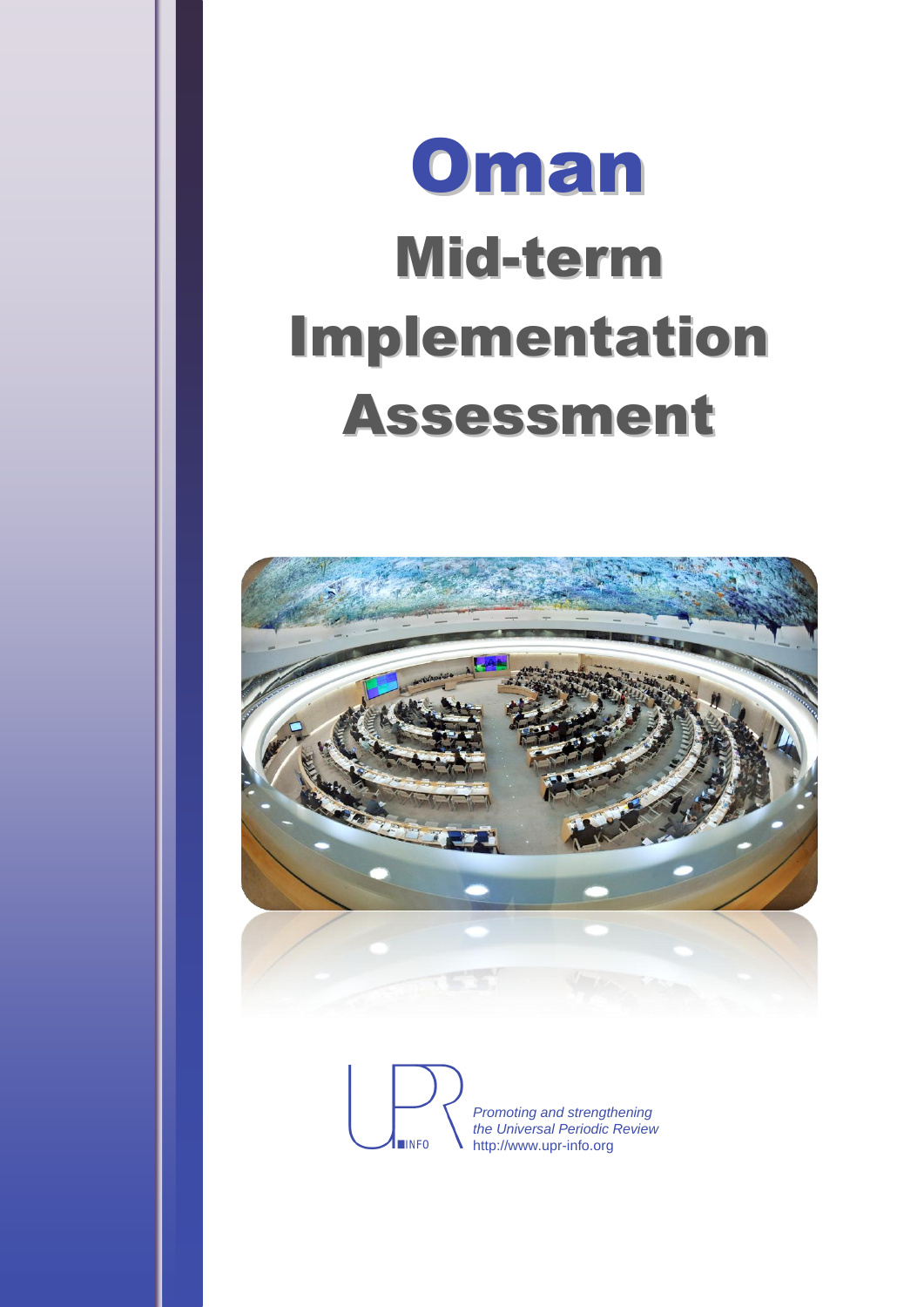## **Introduction**

#### **1. Purpose of the follow-up programme**

*The second and subsequent cycles of the review should focus on, inter alia, the implementation of the accepted recommendations and the development of the human rights situation in the State under review.*

A/HRC/RES/16/21, 12 April 2011 (Annex I C § 6)

The Universal Periodic Review (UPR) process takes place every four and half years; however, some recommendations can be implemented immediately. In order to reduce this interval, we have created an update process to evaluate the human rights situation two years after the examination at the UPR.

Broadly speaking, *UPR Info* seeks to ensure the respect of commitments made in the UPR, but also, more specifically, to give stakeholders the opportunity to share their opinion on the commitments. To this end, about two years after the review, *UPR Info* invites States, NGOs, and National Institutions for Human Rights (NHRI) to share their comments on the implementation (or lack thereof) of recommendations adopted at the Human Rights Council (HRC) plenary session.

For this purpose, *UPR Info* publishes a Mid-term Implementation Assessment (MIA) including responses from each stakeholder. The MIA is meant to show how all stakeholders are disposed to follow through on, and implement their commitments. States should implement the recommendations that they have accepted, and civil society should monitor that implementation.

While the follow-up's importance has been highlighted by the HRC, no precise directives regarding the follow-up procedure have been set until now. Therefore, *UPR Info* is willing to share good practices as soon as possible, and to strengthen the collaboration pattern between States and stakeholders. Unless the UPR's followup is seriously considered, the UPR mechanism as a whole could be adversely affected.

The methodology used by UPR Info to collect data and to calculate index is described at the end of this document.

Geneva, 8 October 2013



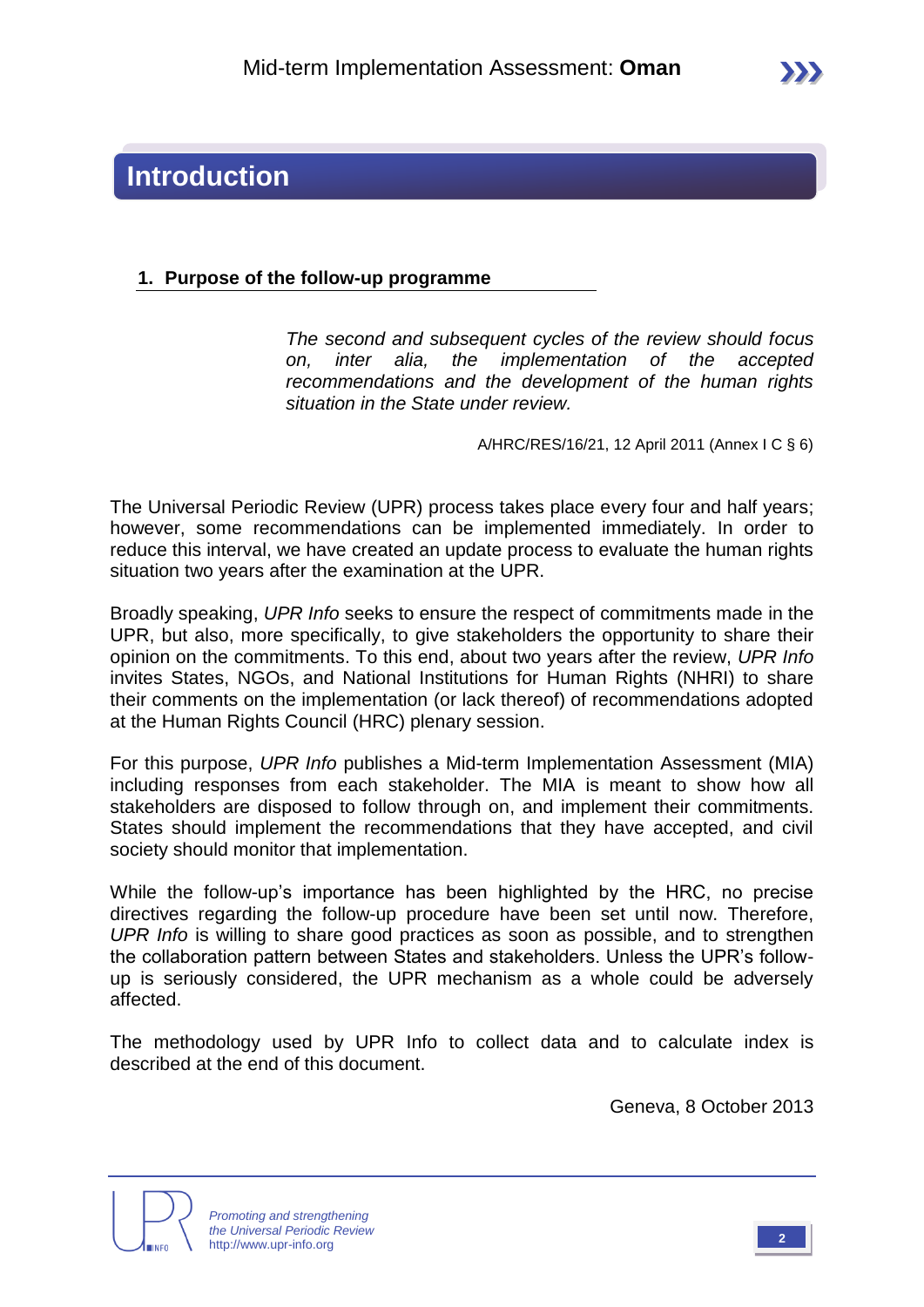### **Follow-up Outcomes**

#### **1. Sources and results**

All data are available at the following address:

<http://followup.upr-info.org/index/country/oman>

We invite the reader to consult that webpage since all recommendations, all stakeholders' reports, as well as the unedited comments can be found at the same internet address.

7 stakeholders' reports were submitted for the UPR. 2 NGOs were contacted. 3 UN agencies were contacted. The Permanent Mission to the UN was contacted. No National Human Rights Institution (NHRI) does exist.

No NGO did respond to our enquiry. No UN agency did respond. The State under Review did not respond to our enquiry.

*IRI*: 0 recommendations are not implemented, 0 recommendations are partially implemented, and 0 recommendations are fully implemented. No answer was received for 175 out of 175 recommendations and voluntary pledges.



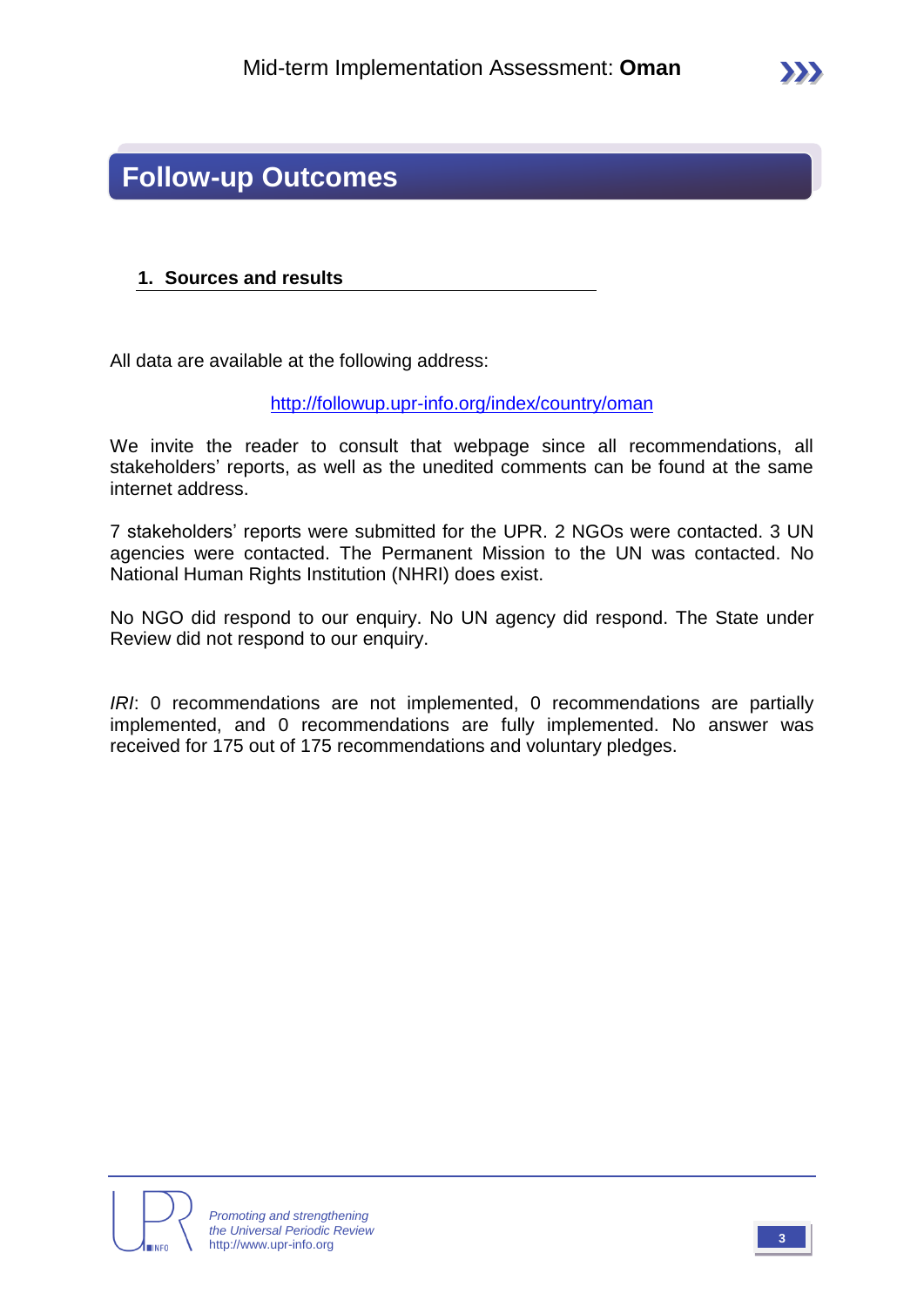#### **2. Feedbacks on recommendations**

No comment was received.



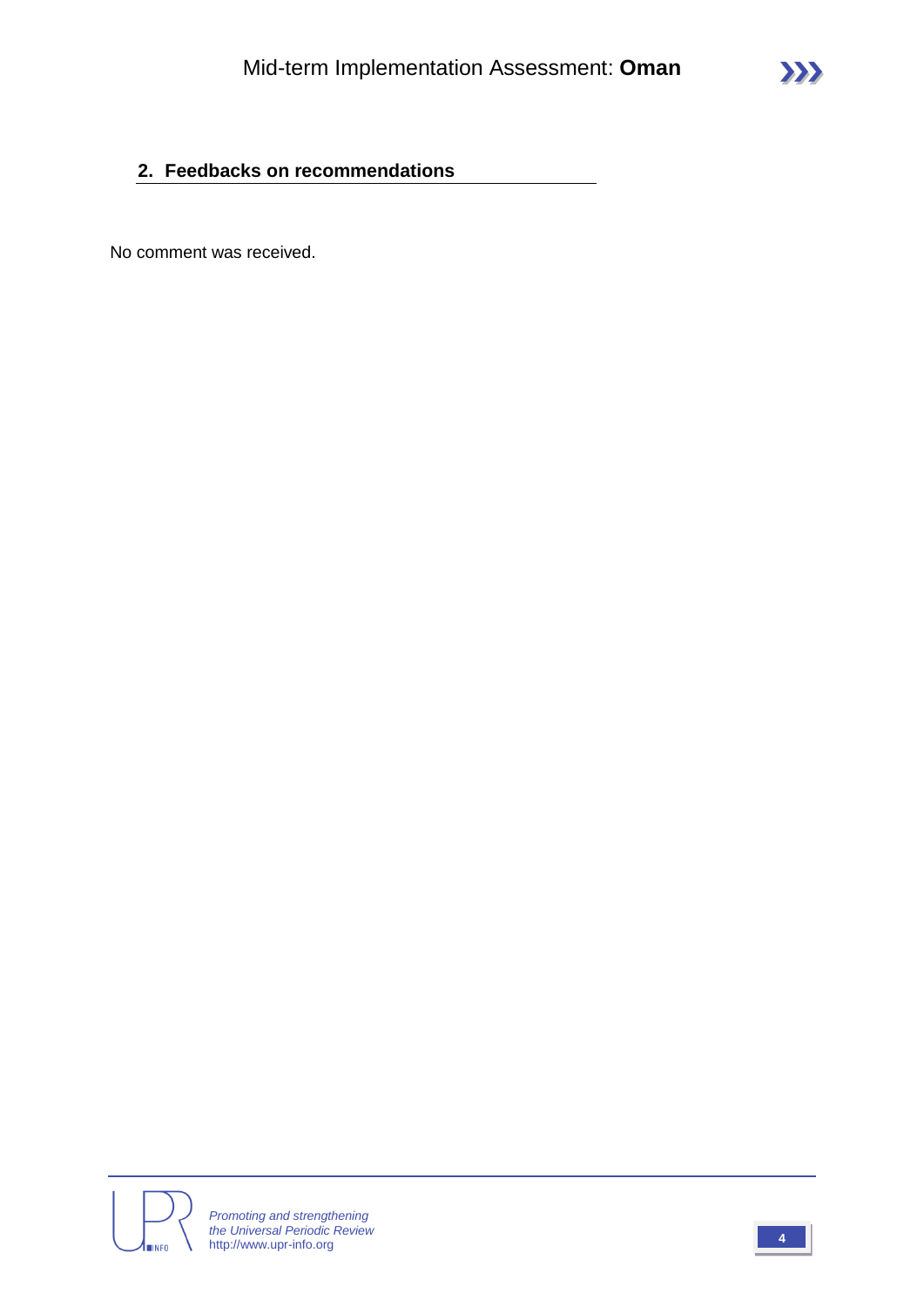## **Methodology**

#### A. First contact

Although the methodology has to consider the specificities of each country, we applied the same procedure for data collection about all States:

- 1. We contacted the Permanent Mission to the UN either in Geneva (when it does exist) or New York;
- 2. We contacted all NGOs which took part in the process. Whenever NGOs were part of coalitions, each NGO was individually contacted;
- 3. The National Institution for Human Rights was contacted whenever one existed.
- 4. UN Agencies which sent information for the UPR were contacted.

We posted our requests to the States and NHRI, and sent emails to NGOs and UN Agencies.

The purpose of the UPR is to discuss issues and share concrete suggestions to improve human rights on the ground. Therefore, stakeholders whose objective is not to improve the human rights situation were not contacted, and those stakeholders' submissions were not taken into account.

However, since the UPR is meant to be a process which aims at sharing best practices among States and stakeholders, we take into account positive feedbacks from the latter.

B. Processing recommendations and voluntary pledges

Stakeholders we contact are encouraged to use an Excel sheet we provide which includes all recommendations received and voluntary pledges taken by the State reviewed.

Each submission is processed, whether the stakeholder has or has not used the Excel sheet. In the latter case, the submission is split up among recommendations we think it belongs to. Since such a task is more prone to misinterpretation, we strongly encourage stakeholders to use the Excel sheet.

If the stakeholder does not clearly mention neither that the recommendation was "fully implemented" nor that it was "not implemented", UPR Info usually considers the recommendation as "partially implemented", unless the implementation level is obvious.



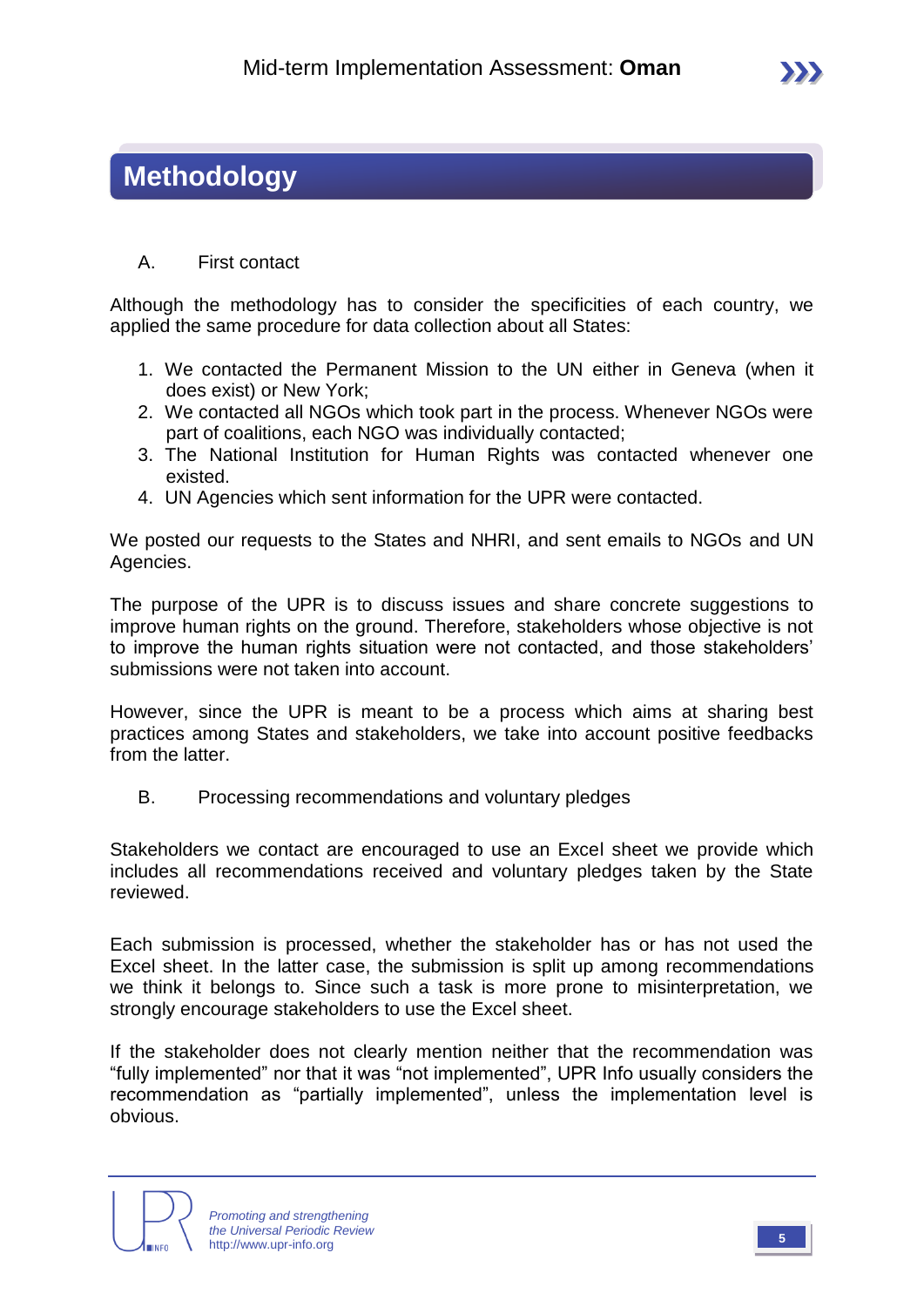UPR Info retains the right to edit comments that are considered not to directly address the recommendation in question, when comments are too lengthy or when comments are defamatory or inappropriate. While we do not mention the recommendations which were not addressed, they can be accessed unedited on the follow-up webpage.

C. Implementation Recommendation Index (IRI)

*UPR Info* developed an index showing the implementation level achieved by the State for both recommendations received and voluntary pledges taken at the UPR.

The **Implementation Recommendation Index** (IRI) is an individual recommendation index. Its purpose is to show an average of stakeholders' responses.

The *IRI* is meant to take into account stakeholders disputing the implementation of a recommendation. Whenever a stakeholder claims nothing has been implemented at all, the index score is 0. At the opposite, whenever a stakeholder claims a recommendation has been fully implemented, the *IRI* score is 1.

An average is calculated to fully reflect the many sources of information. If the State under Review claims that the recommendation has been fully implemented, and a stakeholder says it has been partially implemented, the score is 0.75.

Then the score is transformed into an implementation level, according to the table below:

| <b>Percentage:</b> | <b>Implementation level:</b> |
|--------------------|------------------------------|
| $0 - 0.32$         | Not implemented              |
| $0.33 - 0.65$      | <b>Partially implemented</b> |
| $0.66 - 1$         | <b>Fully implemented</b>     |

Example: On one side, a stakeholder comments on a recommendation requesting the establishment of a National Human Rights Institute (NHRI). On the other side, the State under review claims having partially set up the NHRI. As a result of this, the recommendation will be given an *IRI* score of 0.25, and thus the recommendation is considered as "not implemented".

#### *Disclaimer*

*The comments made by the authors (stakeholders) are theirs alone, and do not necessarily reflect the views, and opinions at UPR Info. Every attempt has been made to ensure that information provided on this page is accurate and not abusive. UPR Info cannot be held responsible for information provided in this document.*